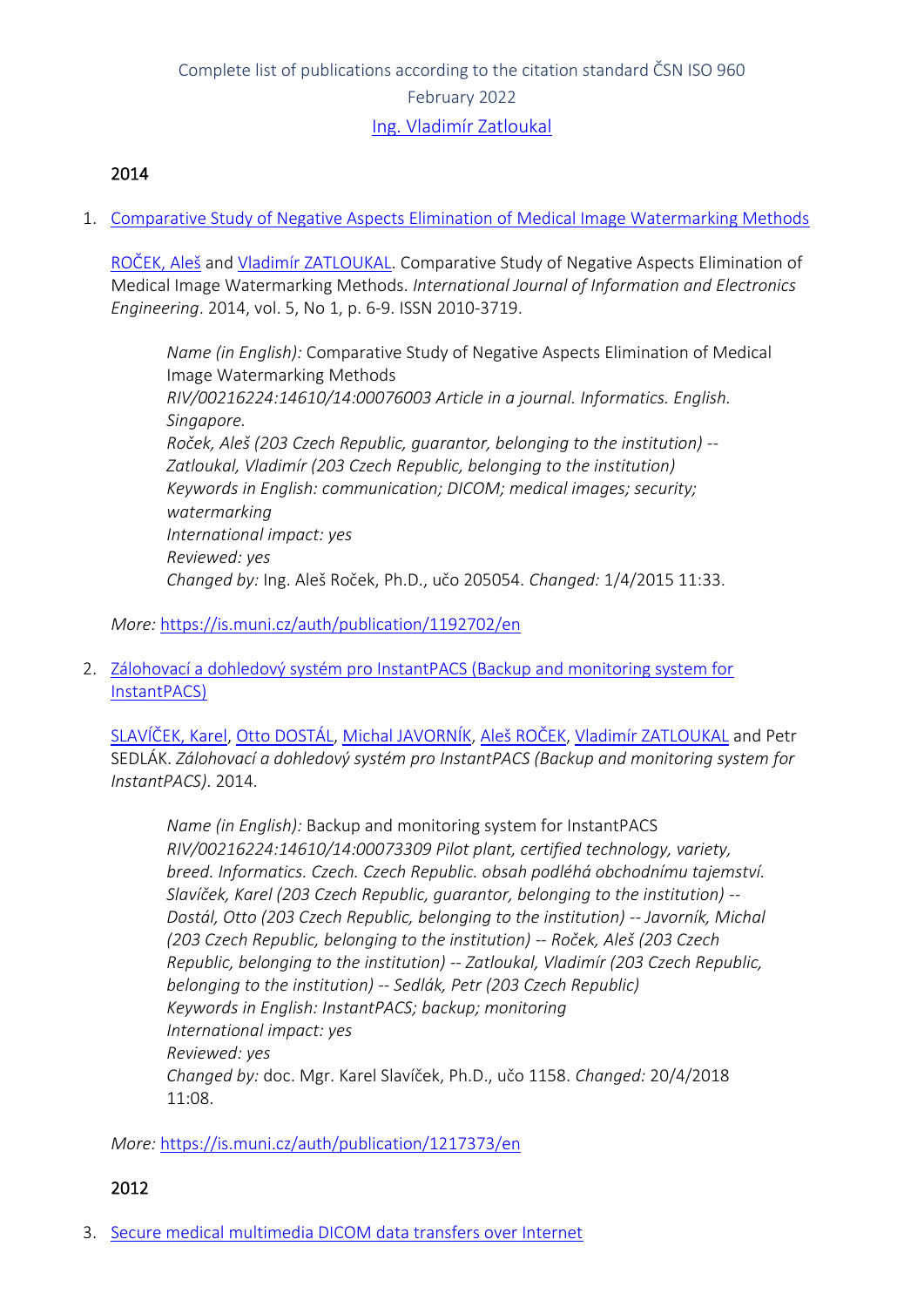[ZATLOUKAL, Vladimír](https://is.muni.cz/auth/person/1113?lang=en) and [Aleš ROČEK](https://is.muni.cz/auth/person/205054?lang=en). Secure medical multimedia DICOM data transfers over Internet. In World Scientific and Engineering Academy and Society. *ADVANCES in DATA NETWORKS, COMMUNICATIONS, COMPUTERS and MATERIALS*. Sliema, Malta: WSEAS Press, 2012. p. 104-108. ISBN 978-1-61804-118-0.

*Name (in English):* Secure medical multimedia DICOM data transfers over Internet *RIV/00216224:14610/12:00057053 Proceedings paper. Informatics. English. Czech Republic. Zatloukal, Vladimír (203 Czech Republic, guarantor, belonging to the institution) -- Roček, Aleš (203 Czech Republic, belonging to the institution) Keywords in English: DICOM; security; collaboration; multimedia; medical images; communication International impact: yes Reviewed: yes Changed by:* Ing. Aleš Roček, Ph.D., učo 205054. *Changed:* 1/4/2015 11:35.

*More:* [https://is.muni.cz/auth/publication/1078143/en](https://is.muni.cz/auth/publication/1078143/en/Secure-medical-multimedia-DICOM-data-transfers-over-Internet/Zatloukal-Rocek?lang=en)

# 2009

4. [Environment for effective training in medical image diagnostics](https://is.muni.cz/auth/publication/829949/en?lang=en)

HRTOŇOVÁ, Nina, [Michal JAVORNÍK](https://is.muni.cz/auth/person/1111?lang=en), [Aleš ROČEK](https://is.muni.cz/auth/person/205054?lang=en) and [Vladimír ZATLOUKAL](https://is.muni.cz/auth/person/1113?lang=en). Environment for effective training in medical image diagnostics. In *Research, Reflections and Innovations in Integrating ICT in Education*. 1st ed. Badajoz, Spain: Formatex, 2009. p. 1221-1224. ISBN 978-84- 692-1790-0.

*Keywords in English: medicine; collaborative environments; e-learning; DICOM; PACS; medical database; education; life-long learning; radiology Type of proceedings: pre-proceedings International impact: yes Reviewed: yes Changed by:* Mgr. Nina Hrtoňová, učo 2086. *Changed:* 28/4/2009 13:31.

*More:* [https://is.muni.cz/auth/publication/829949/en](https://is.muni.cz/auth/publication/829949/en/Environment-for-effective-training-in-medical-image-diagnostics/Hrtonova-Javornik-Rocek-Zatloukal?lang=en)

# 2008

### 5. MeDiMed - [medicínská obrazová data v praxi a ve výuce](https://is.muni.cz/auth/publication/771645/en?lang=en)

HRTOŇOVÁ, Nina, [Aleš ROČEK](https://is.muni.cz/auth/person/205054?lang=en) and [Vladimír ZATLOUKAL](https://is.muni.cz/auth/person/1113?lang=en). MeDiMed - medicínská obrazová data v praxi a ve výuce. In *Distanční vzdělávání v Českérepublice - současnost a budoucnost, V. národní konference, Sborníkanotací (tištěný) a příspěvků (CD-ROM)*. 1st ed. Ústí nad Labem: PdF UJEP Ústí nad Labem, 2008. 6 pp. ISBN 978-80-86302-43-0.

*Keywords in English: medical image information, database, collaborative environment, DICOM, PACS, e-learning, long-life learning International impact: yes Reviewed: yes Changed by:* Ing. Aleš Roček, Ph.D., učo 205054. *Changed:* 1/4/2015 11:38.